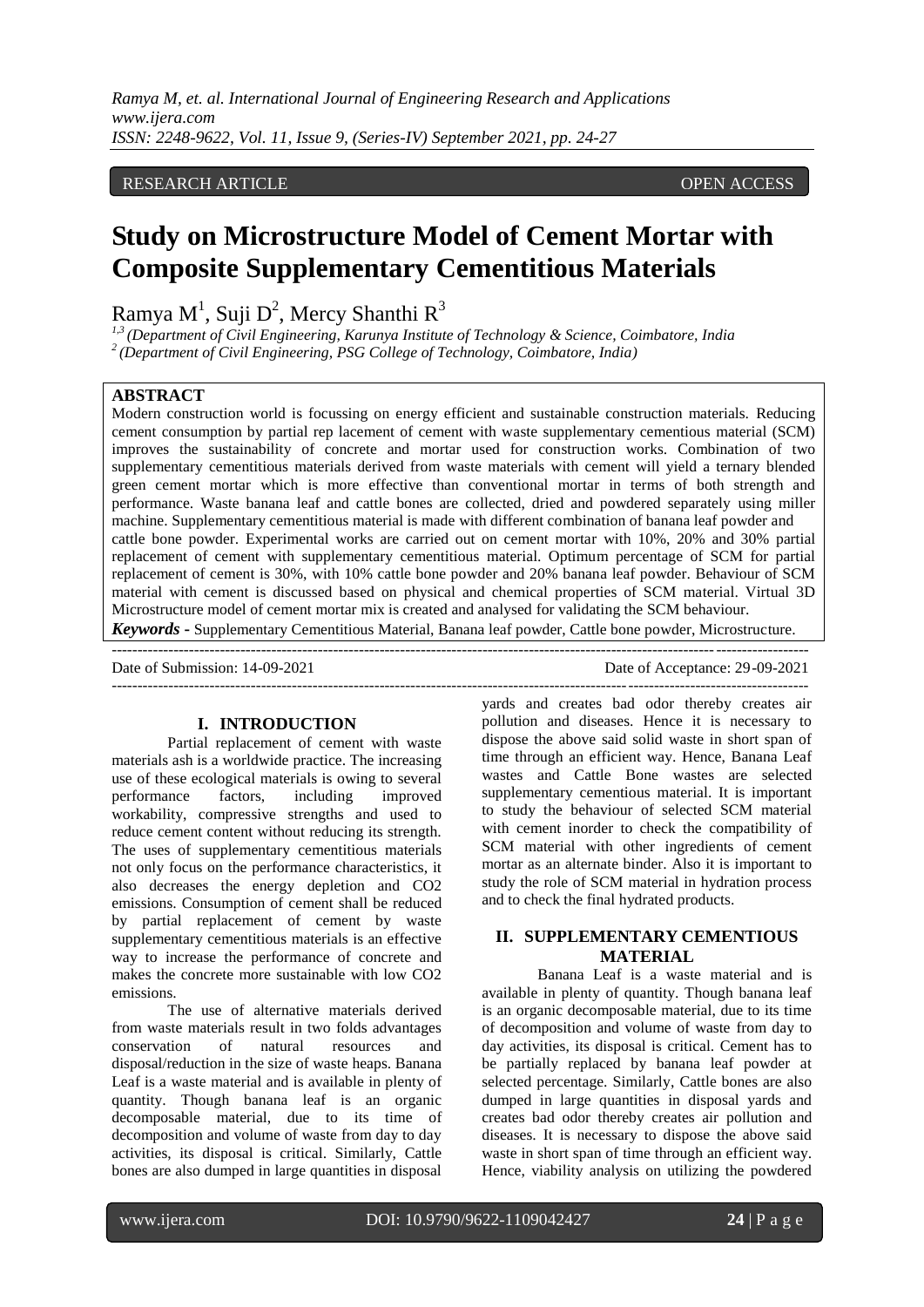form of these waste materials is selected as supplementary cementitious material.

Identified waste banana leaves and cattle bones are collected and allowed for sunlight drying and percentage of replacement of cement by Composite material. Suitable admixture is added to improve the binding property of composites with cement matrix and also for improving the compressive, tensile and bending strength of cement mortar. The results are compared with that of the control specimen results. Compare the parameters of strength and durability with that of the conventional concrete and comment on the sustainability of the concrete. Combination of waste Banana Leaf Powder (BLP) and Cattle Bone Powder (CBP), when used as SCM increases the strength of concrete and mortar. Such data are being applied to develop better relationships between the cement material properties and performance properties of banana leaf powder and cattle bone powder.

Banana leaf Powder serves as a nonpozzolonic alternate bind ing material whereas Cattle Bone Powder, rich in calcium content acts as a nucleating agent improves the binding property of cementious substances with aggregates thereby improves the bond strength between cement phase and aggregate phase. Partial rep lacement of cement (up to 30%) with supplementary cementitious material made with waste banana leaf powder and cattle bone powder increases the compressive strength of concrete at 28 days without compromising the strength and durability properties. BLP exhibits pozzolonic property and it is also taking part in hydration process. Likewise, a chemical composition of BLP shows the existence of reactive mechanisms, which are responsible for its pozzolonic behavior. Hence Banana Leaf wastes and Cattle Bone wastes are selected as alternate b inding material. The waste materials have more advantages than the natural materials. The utilization of these materials will help in preserving the natural resources as well as protection of environment. Banana leaf wastes and cattle bone powder are separately collected and dried. After drying, banana leaves and cattle bones are crushed separately through milling machine to powder form.

# **III. BEHAVIOUR STUDY ON SCM WITH CEMENT**

BLP is Powder form Non-Pozzolonic SCM material is rich in micro and nano scale fibers. When mixed with cement and subjected to hydration process, surface of the fibers are adsorbed with C-S-H gel and a modified layer is formed around the fibers which participates in binding of cement phase and aggregate phase. At Interfacial Transmission Zone, nano fibers of BLP in surface modified form improve bond strength between cement and aggregate phase. Thus BLP is indirectly participating in pozzolonic reaction. When BLP is used to partially replace cement in concrete, it not only exhibits binding property but also improve the bond strength of cement and aggregate phases.

CBP is also Powder form Non-Pozzolonic SCM material with amorphous calcium (approximately 55%), When mixed with cement and subjected to hydration process. Hydration process takes places in four phases: Initial period of rapid reaction, Period of slow reaction, acceleration period and deceleration period. CBP powder acts as nucleating agent and enhances hydration at accelerating period. Basically, CBP is acting as filler material but being an nucleating agent enhances hydration. Thus CBP, when mixed with cement,<br>indirectly participates in pozzolonic indirectly participates in reaction.Compound of portland cement and compound of Cement with SCM are similar in our case.

## **IV. VALIDATION OF MICROSTRUCTURE MODEL**

Virtual cement and concrete testing laboratory software contains underlying computer models and graphical user interface through which a user can create, hydrate and estimate the virtual 3D microstructures model cement mortar. User has more control over mix design of mortar and concrete. User can able to upload, view and edit aggregates properties. It also enables mixing of SCM with real-shape cement particles. Option to add C-S-H seeds to binder for acceleration of hydration is also available. Using this tool, proposed cement (cement plus SCM) is created and used as cementitious material in mortar mix. Hydration of proposed cement paste with supplementary cementitious material is hydrated under different curing condition. The simulated image of dry mix and hydrated mix are shown below. Hydrated model of cement mortar is analyzed for various properties including compressive strength. 3D packing of aggregate phase in cement matrix is simulated. Quantity of C2S, C3S, C3A and C4AF are taken from the simulated image result. Pore size and its distribution in the hydrated model are also taken from the result. Results are found satisfactory and thus hydration of SCM used cement is validated.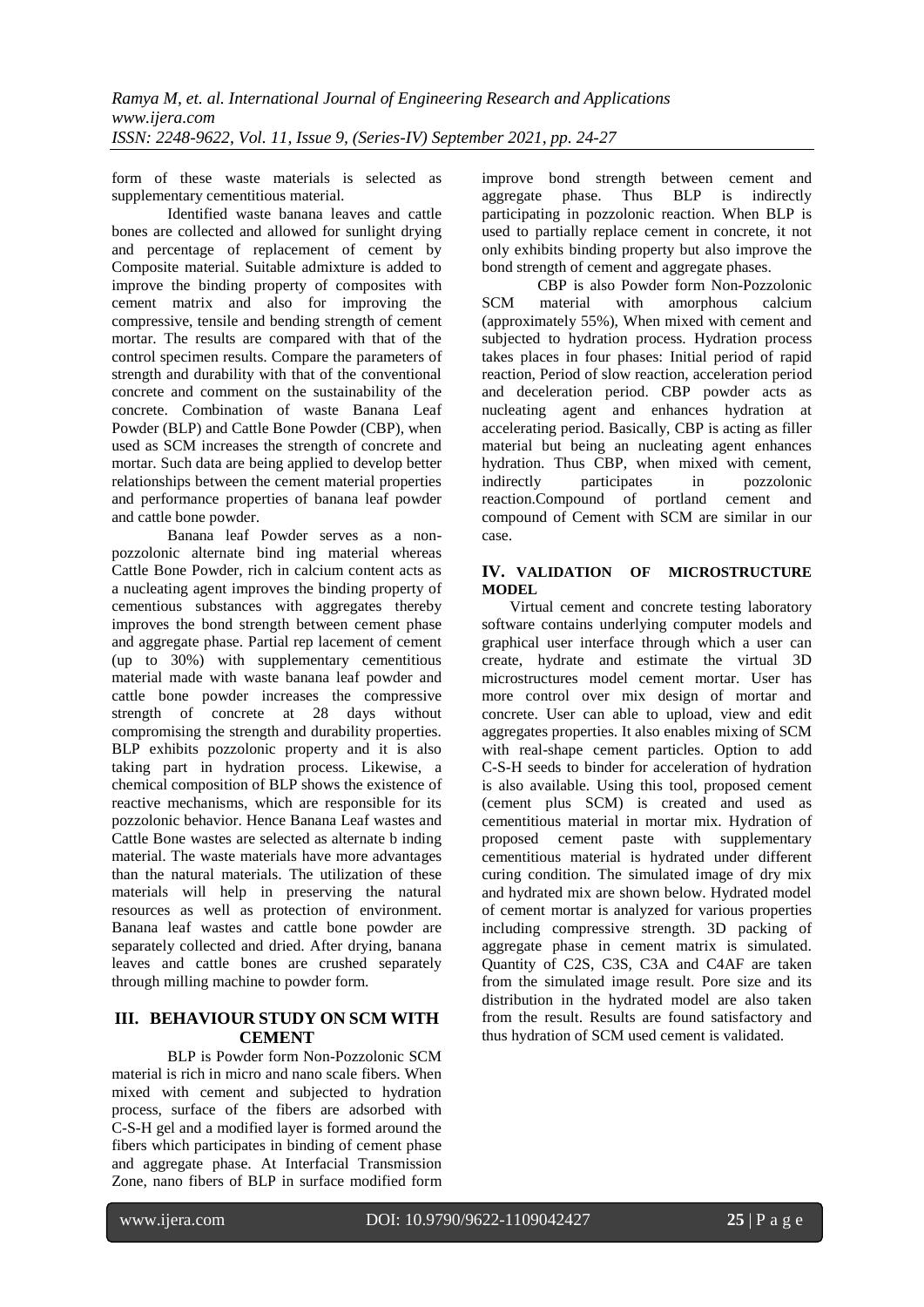

Figure-1 Microstructure image of dry mix



Figure-2 Microstructure image of hydrated mix

# **V. CONCLUSION**

Virtual microstructure image of prepared dry cement Mix "SCM MIX 30" with 30% replacement of cement with supplementary cementitious material shows that mineral composition of image is similar to that of conventional theoretical model. The distribution of SCM partic les in cement matrix is satisfactory. Pore volume is reduced when compared to theoretical model image. Microstructure image of hydrated Mix "SCM MIX 30" with 30% replacement of cement with supplementary cementitious material shows that SCM induces no change in C-S-H gel product morphology. SCM distribution reduces pore volume. SCM exhibits surface modification and passive binding with CSH gel, thus indirectly participating in binding of cement phase with aggregate phase. Hydration compounds of portland pozzolona cement and hydration compound of (Cement with 30% SCM) are similar in our case. The SCM induces no change in C-S-H gel product morphology but due to presence of BLP fibres bond strength is improved and due to presence of CBP powder hydration is accelerated. There is no odd compound formed during hydration process and hence there is no

modification required in basic chemical equation of cement hydration process.

## **REFERENCES**

- [1]. Ali Hasanbeigi, Lynn Price, Elina Lin, *Emerging Energy-efficiency and CO2 Emission-reduction*
- [2]. Chirag J. Shah, Vyom B. Pathak, Rushabh A. Shah, A Study of Future Trend for Sustainable Development by Incorporation of Supplementary Cementitious Materials, *International Journal of Inventive Engineering and Sciences (IJIES)* ISSN: 2319–9598, Volume-*1*, Issue-*11*, October 2013
- [3]. Manasseh Joel, A review of partial replacement of cement with some agro wastes, *Nigerian Journal of Technology*, Volume. *29* Issue-*2*, JUNE 2010
- [4]. D. A. Opeyemi1, O. O. Makinde, The suitability of partial replacement of cement with Rice Husk Ash and Bone Powder in Concrete Structures *International Journal of Emerging Technology and Advanced Engineering*, ISSN 2250-2459, Volume *2*, Issue *9*, September 2012
- [5]. Rodrigo C. Kanning , Kleber F. Portella ,Mariana O.G.P. Bragança , Marcelle M. Bonato, Jeannette C.M. dos Santos c Rodrigo C. Kanning , Kleber F. Portella, Mariana O.G.P. Bragança, Marcelle M. Bonato, Jeannette C.M. dos Santos, Banana leaves ashes as pozzolan for concrete and mortar of Portland Cement, *ELSEVIER journal of Construction and Building Materials 54* (2014)
- [6]. M. Kotb, M. Assas & H. Abd-Elrahman, Effect of grounded bone powder addition on the mechanical properties of cement mortar, *WIT Transactions on Ecology and the Environment*, Volume *138* (2010)
- [7]. F.N.Okoye and O.I.Odumodu, Investigation into the possibility of partial replacement of cement with bone powder in concrete<br>production, *International Journal of International Journal of Engineering Research and Development*, Volume *12*,Issue *10* (2016)
- [8]. Paul E. Stutzman1, Pan Feng2,1, and Jeffrey W. Bullard1, Phase Analysis of Portland Cement by Combined Quantitative X-Ray Powder Diffraction and Scanning Electron Microscopy, Volume *121* (2016), http://dx.doi.org/10.6028/jres.121.004 *Journal of Research of the National Institute of Standards and Technology.*